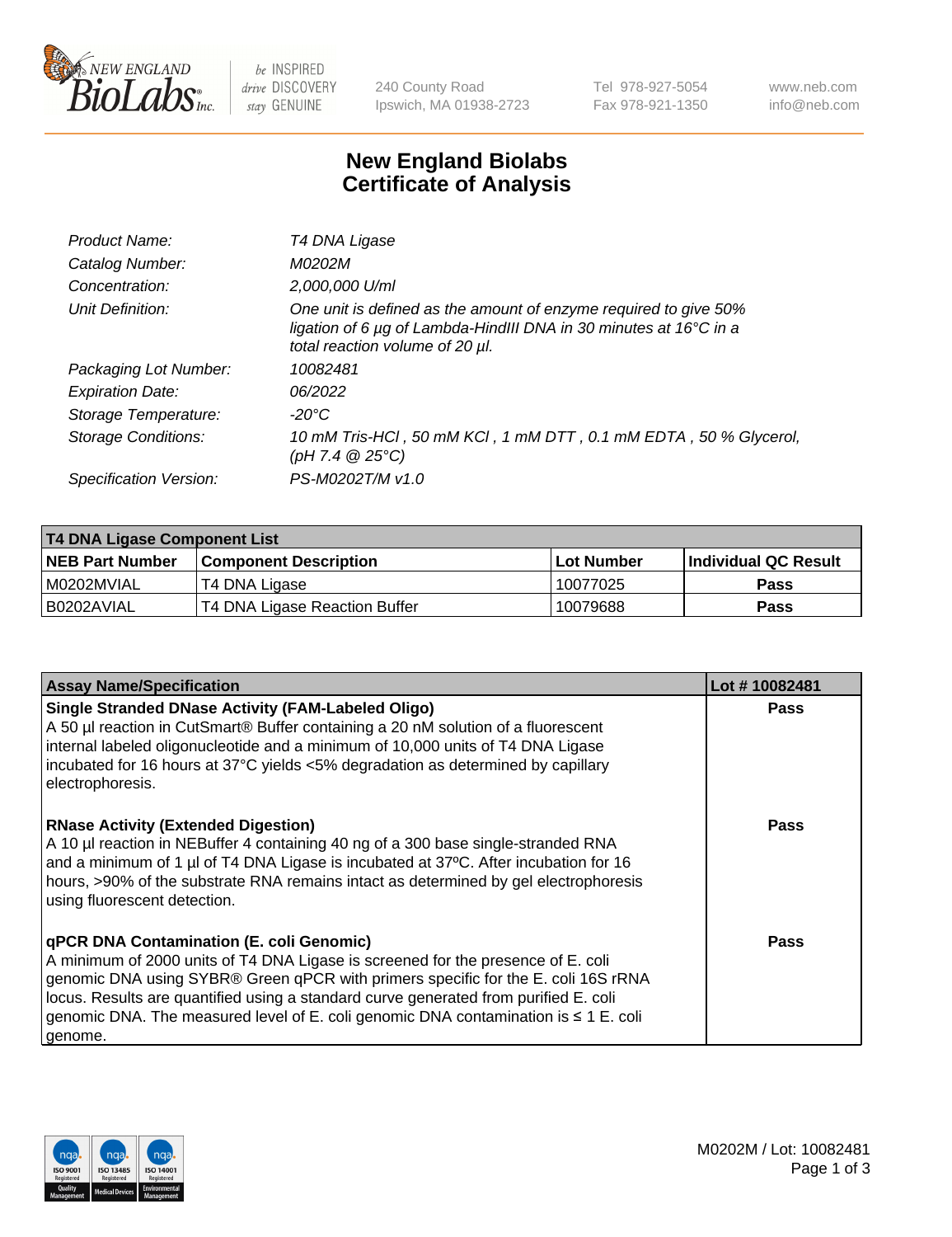

be INSPIRED drive DISCOVERY stay GENUINE

240 County Road Ipswich, MA 01938-2723 Tel 978-927-5054 Fax 978-921-1350

www.neb.com info@neb.com

| <b>Assay Name/Specification</b>                                                                                                                                                                                                                                                                                                                                      | Lot #10082481 |
|----------------------------------------------------------------------------------------------------------------------------------------------------------------------------------------------------------------------------------------------------------------------------------------------------------------------------------------------------------------------|---------------|
| <b>Protein Purity Assay (SDS-PAGE)</b><br>T4 DNA Ligase is ≥ 95% pure as determined by SDS-PAGE analysis using Coomassie Blue<br>detection.                                                                                                                                                                                                                          | <b>Pass</b>   |
| <b>Endonuclease Activity (Nicking)</b><br>A 50 µl reaction in NEBuffer 1 containing 1 µg of supercoiled PhiX174 DNA and a<br>minimum of 2000 units of T4 DNA Ligase incubated for 4 hours at 37°C results in <10%<br>conversion to the nicked form as determined by agarose gel electrophoresis.                                                                     | <b>Pass</b>   |
| Double Stranded DNase Activity (Labeled Oligo)<br>A 50 µl reaction in CutSmart® Buffer containing a 20 nM solution of a fluorescent<br>labeled double-stranded oligonucleotide containing a blunt end and a minimum of<br>10,000 units of T4 DNA Ligase incubated for 16 hours at 37°C yields <5% degradation<br>as determined by capillary electrophoresis.         | <b>Pass</b>   |
| <b>DNase Activity (Labeled Oligo, 5' extension)</b><br>A 50 µl reaction in CutSmart® Buffer containing a 20 nM solution of a fluorescent<br>labeled double-stranded oligonucleotide containing a 5' extension and a minimum of<br>10,000 units of T4 DNA Ligase incubated for 16 hours at 37°C yields <5% degradation<br>as determined by capillary electrophoresis. | <b>Pass</b>   |
| <b>DNase Activity (Labeled Oligo, 3' extension)</b><br>A 50 µl reaction in CutSmart® Buffer containing a 20 nM solution of a fluorescent<br>labeled double-stranded oligonucleotide containing a 3' extension and a minimum of<br>10,000 units of T4 DNA Ligase incubated for 16 hours at 37°C yields <5% degradation<br>as determined by capillary electrophoresis. | <b>Pass</b>   |
| <b>Protein Concentration (A280)</b><br>The concentration of T4 DNA Ligase is 2 mg/ml +/- 10% as determined by UV absorption<br>at 280 nm. Protein concentration is determined by the Pace method using the<br>extinction coefficient of 57,675 and molecular weight of 55,292 daltons for T4 DNA<br>Ligase (Pace, C.N. et al. (1995) Protein Sci., 4, 2411-2423).    | <b>Pass</b>   |
| <b>Non-Specific DNase Activity (16 Hour)</b><br>A 50 µl reaction in NEBuffer 1 containing 1 µg of CIP-treated Lambda-HindIII DNA and<br>a minimum of 2000 units of T4 DNA Ligase incubated for 16 hours at 37°C results in a<br>DNA pattern free of detectable nuclease degradation as determined by agarose gel<br>electrophoresis.                                 | Pass          |
| <b>Ligation and Recutting (Terminal Integrity, Digested DNA)</b><br>A 20 µl reaction in 1X T4 DNA Ligase Reaction Buffer containing 2 µg of Lambda                                                                                                                                                                                                                   | <b>Pass</b>   |